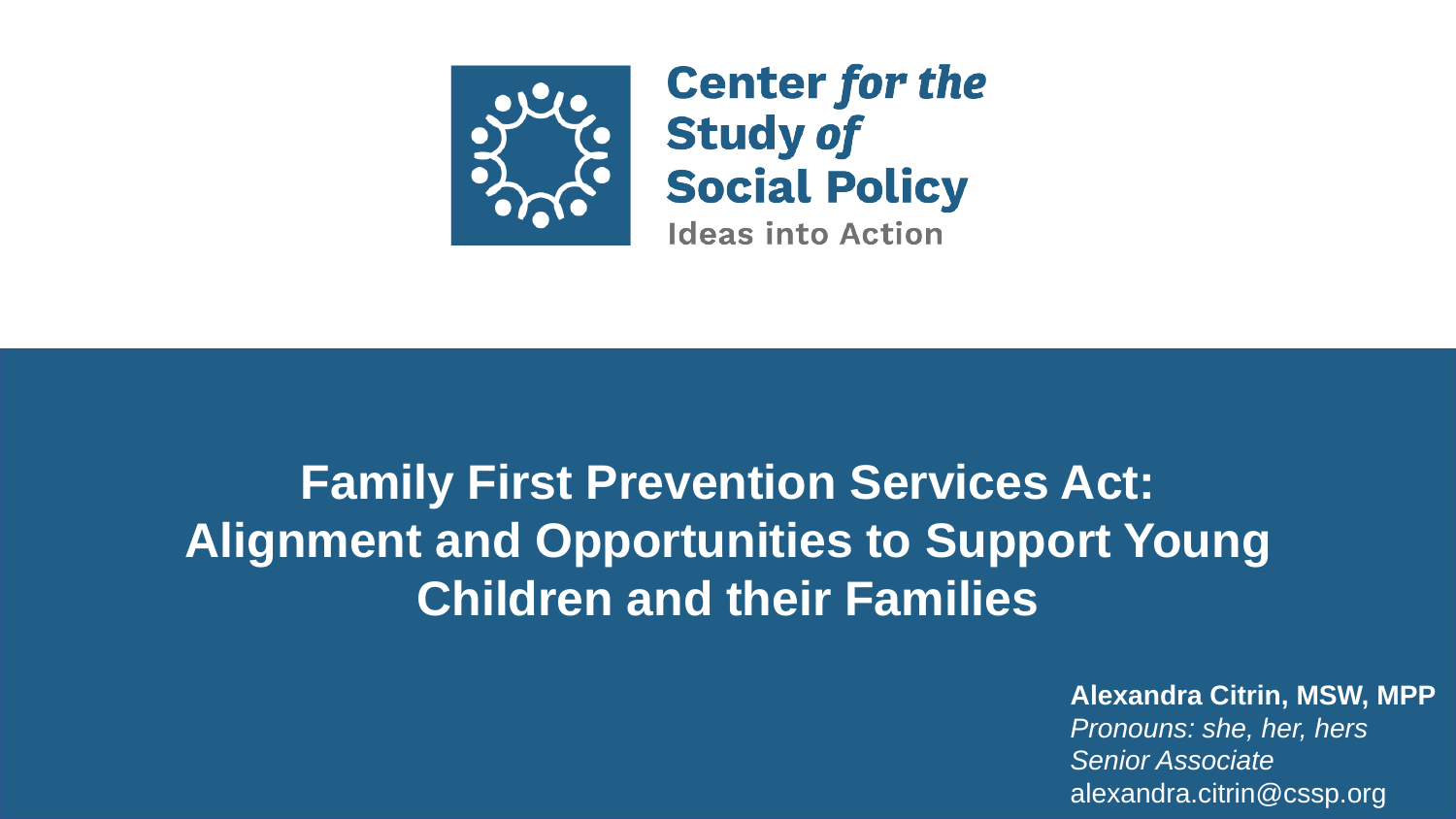

- Refresh/Intro on the basics of Family First
- Understand how Family First can be leveraged to support young children and their families
- Engage with colleagues to identify next steps within your own community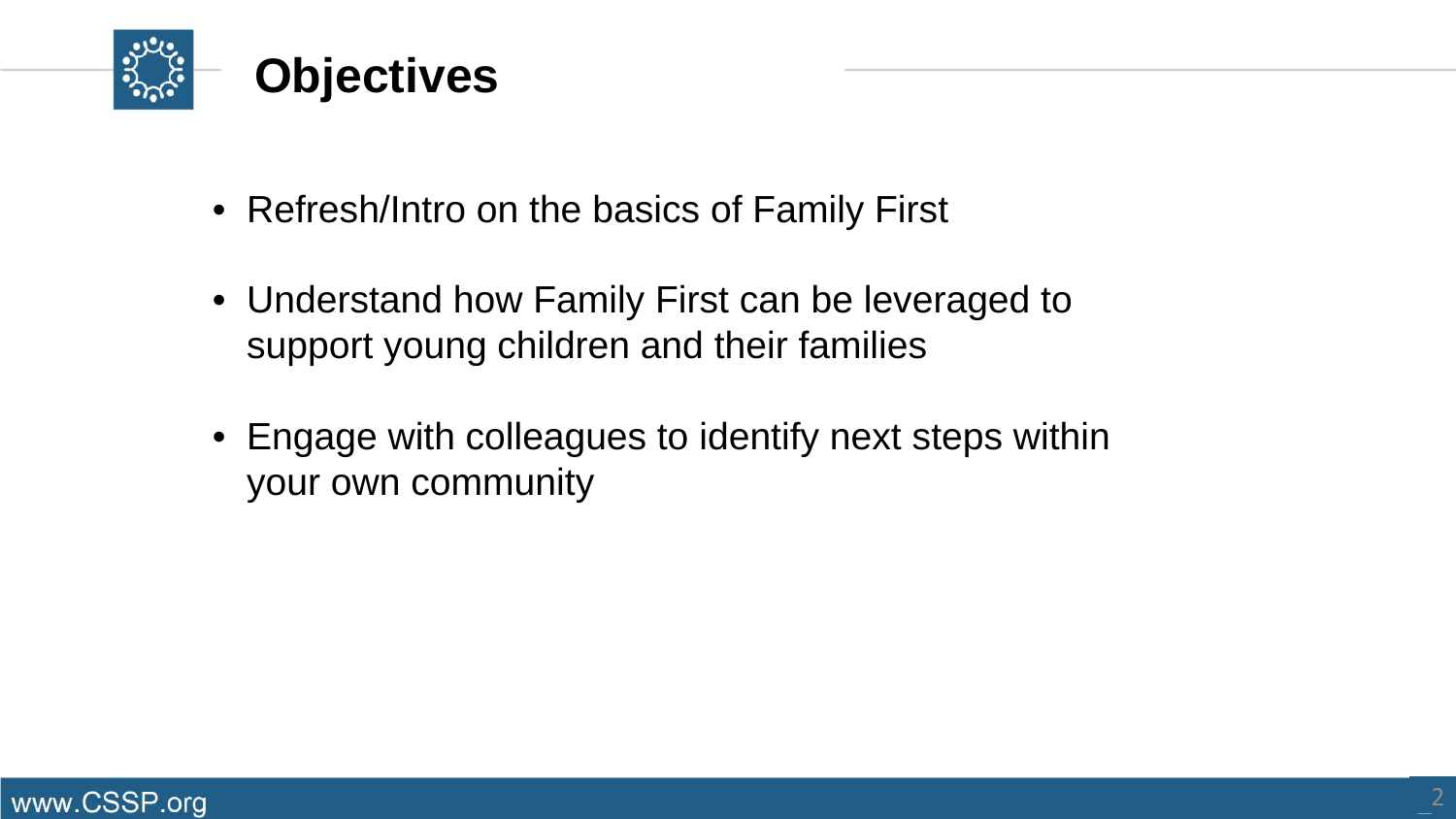

**Financing Streams to Support Prevention Programs for Families** 

- Public K-12 Education
	- Universal Pre-K
- Public Health Programs
- **Public Recreation Programs**
- Earned Income Tax Cred
	- - Child Tax Credit
- hildhood Home Visiting Maternal, Infan
- Social Services Block Grant
	- emporary Assistance to
		- eedy Families (TAN
			- Supplemental
				- ssistance Program Medicaid
- 
- Title IV-B
- **Child Abuse Preventi** and Treatment Act CAPTA)

prevention ·Title IV-E dollars

**Universal** resources and services that are able to many available to all families in the community.

Resources and services availfamilies in the community, some of which are tied to income while others are not.

**Specific** resources and services that are available to families with low-income in order to help meet their basic needs.

**Targeted ser**vices to meet the additional needs of some families with children including **mitigating** risk factors associated with abuse and neglect.

Specific services to meet the needs of families involved with child welfare where children are candidates for and at risk of placement in foster care.

\* this list is a sampling of funding streamsand not meant to be exhaustive

© Center for the Study of Social Policy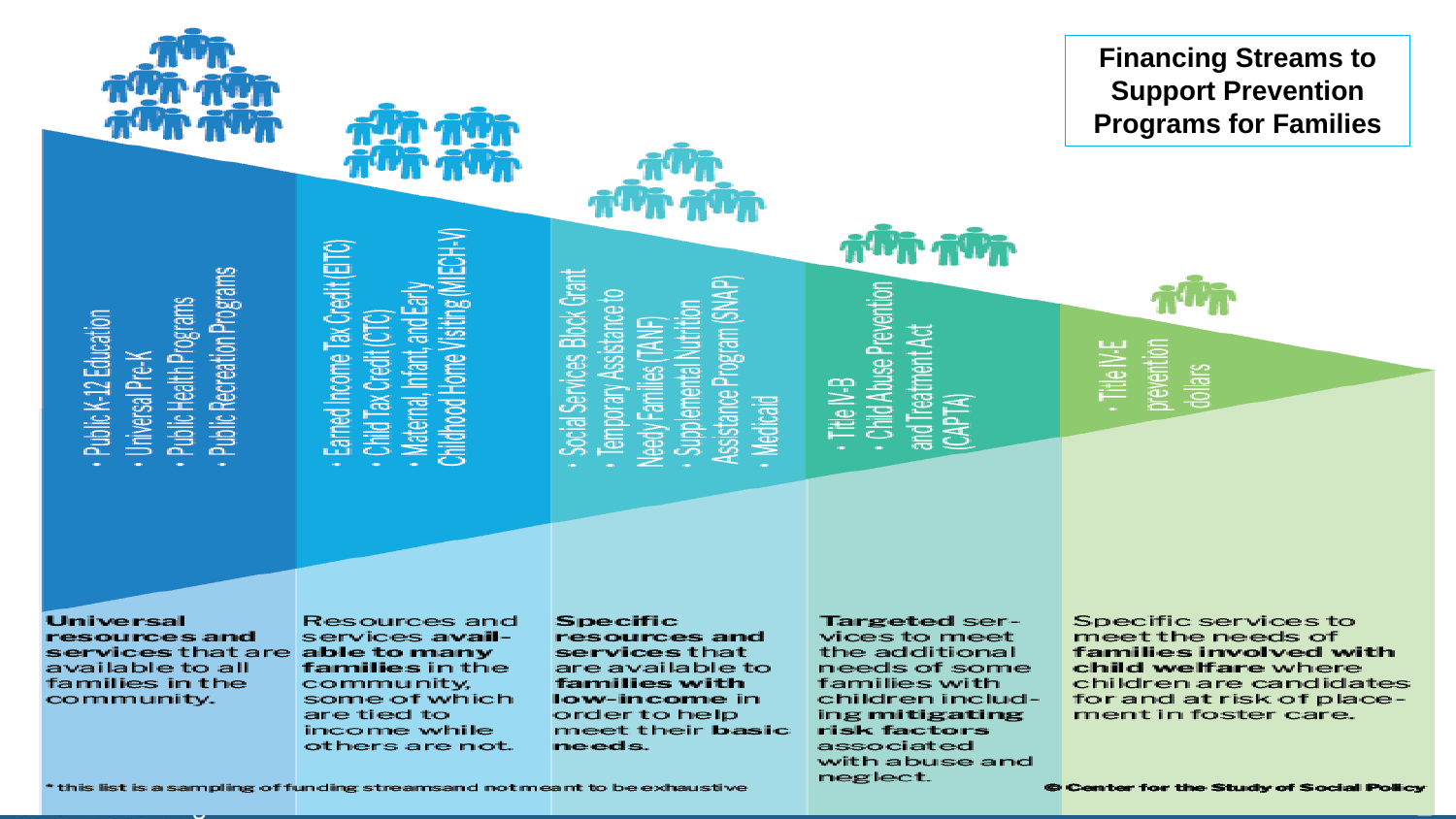



Note: Each state reported data based on its SFY 2016, which for most states is July 1, 2015, to June 30, 2016. Of the 50 participating states, only six (AL, DC, MI, NY, TX, and WY) reported a different SFY calendar.

Citation: Child Trends. (August 2019). *Child Welfare Financing 101.* Available at <https://www.childtrends.org/wp-content/uploads/2019/08/Child-Welfare-Finance-101-Infographic-8.23.pdf>

#### www.CSSP.org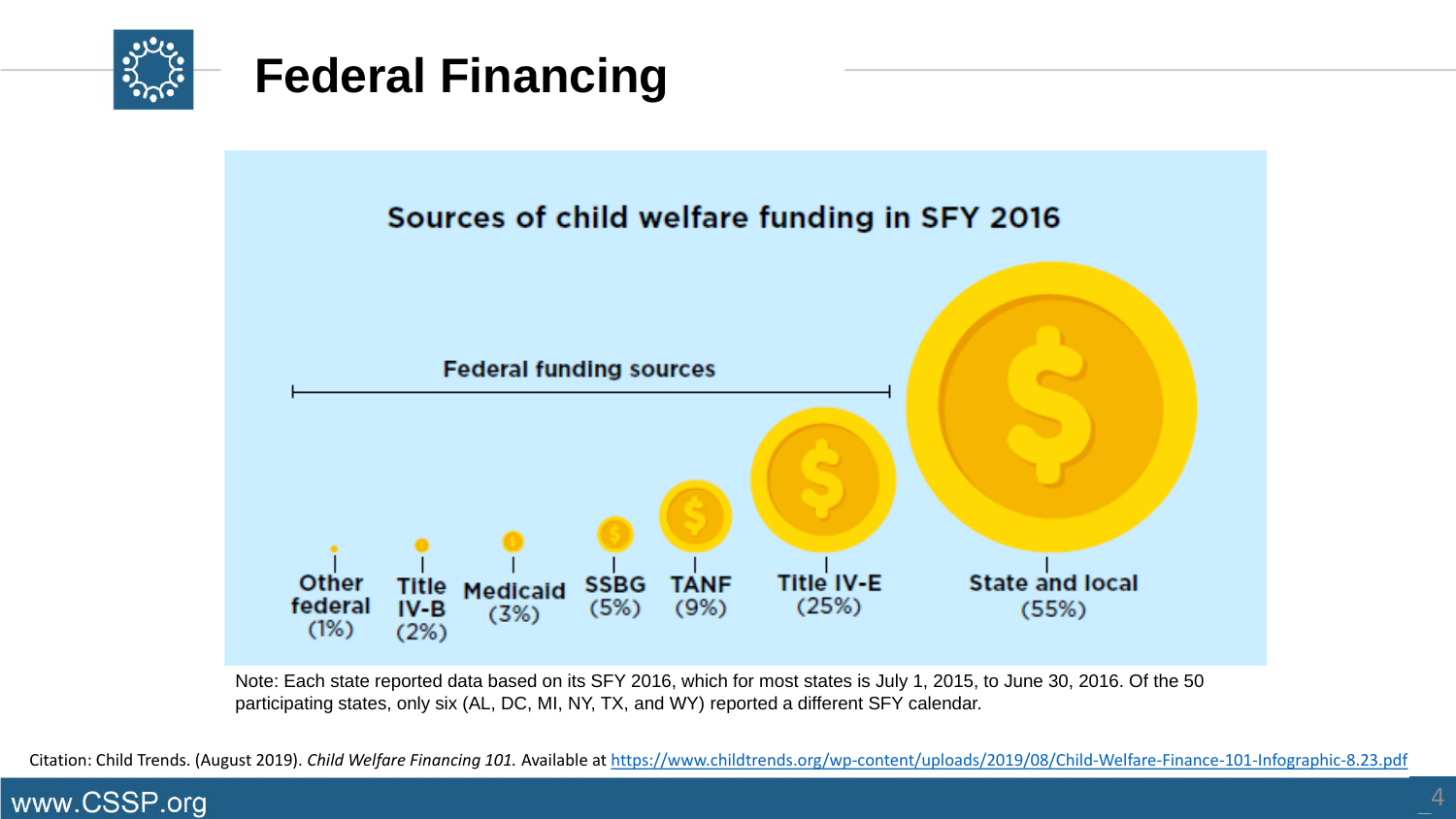

# **The Family First Act: Overview**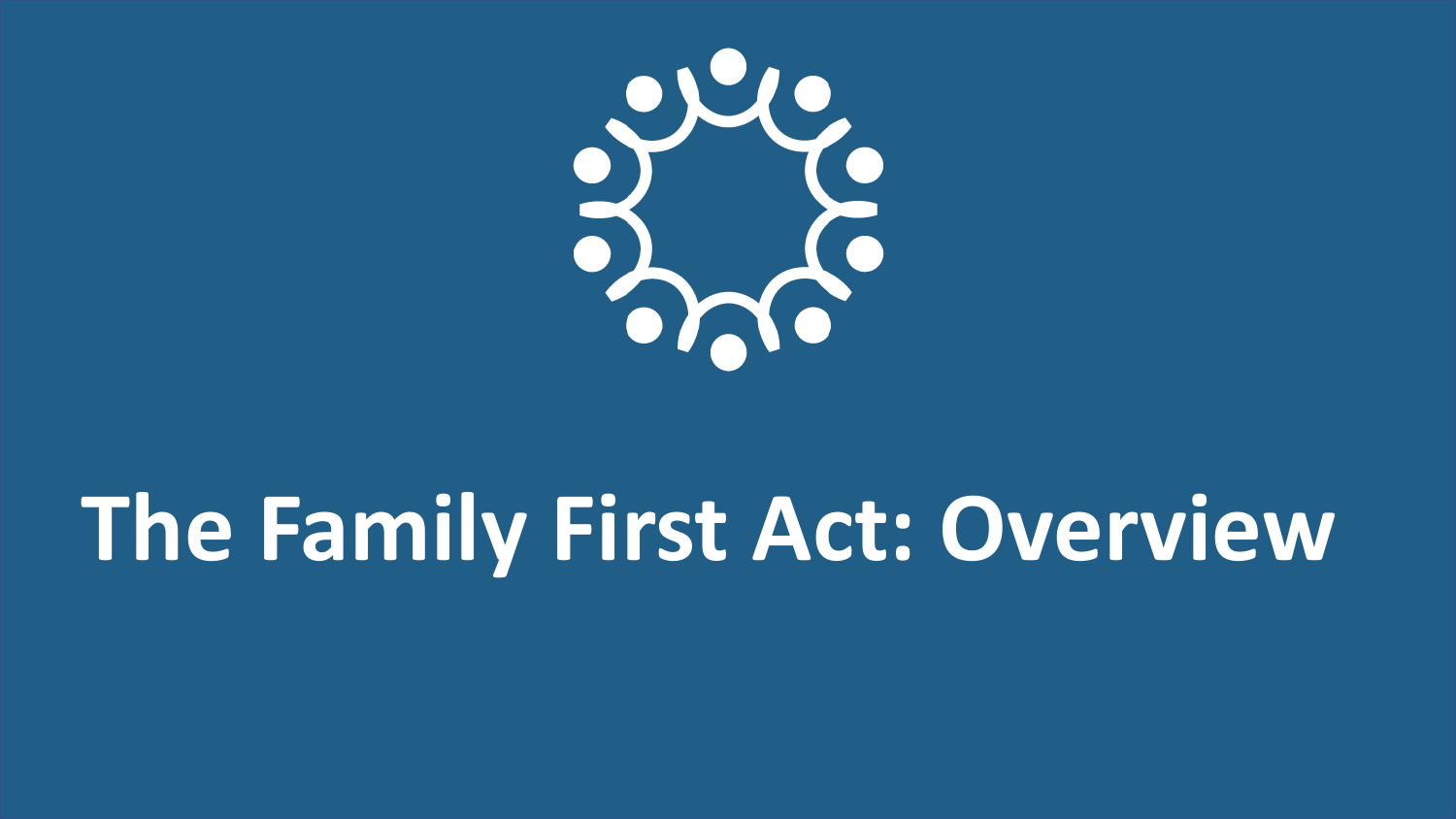

- Supports keeping children at home with their families when safe
- Does not advance equity on its own; implementation is key
- New Title IV-E prevention funding must support and not supplant existing investments in prevention (available beginning October 1, 2019)
- Prioritizes family-based placements and provides new model foster home licensing standards
- Emphasizes important role of kin
- Requires focus within Title IV-B plan to focus on children 0-5



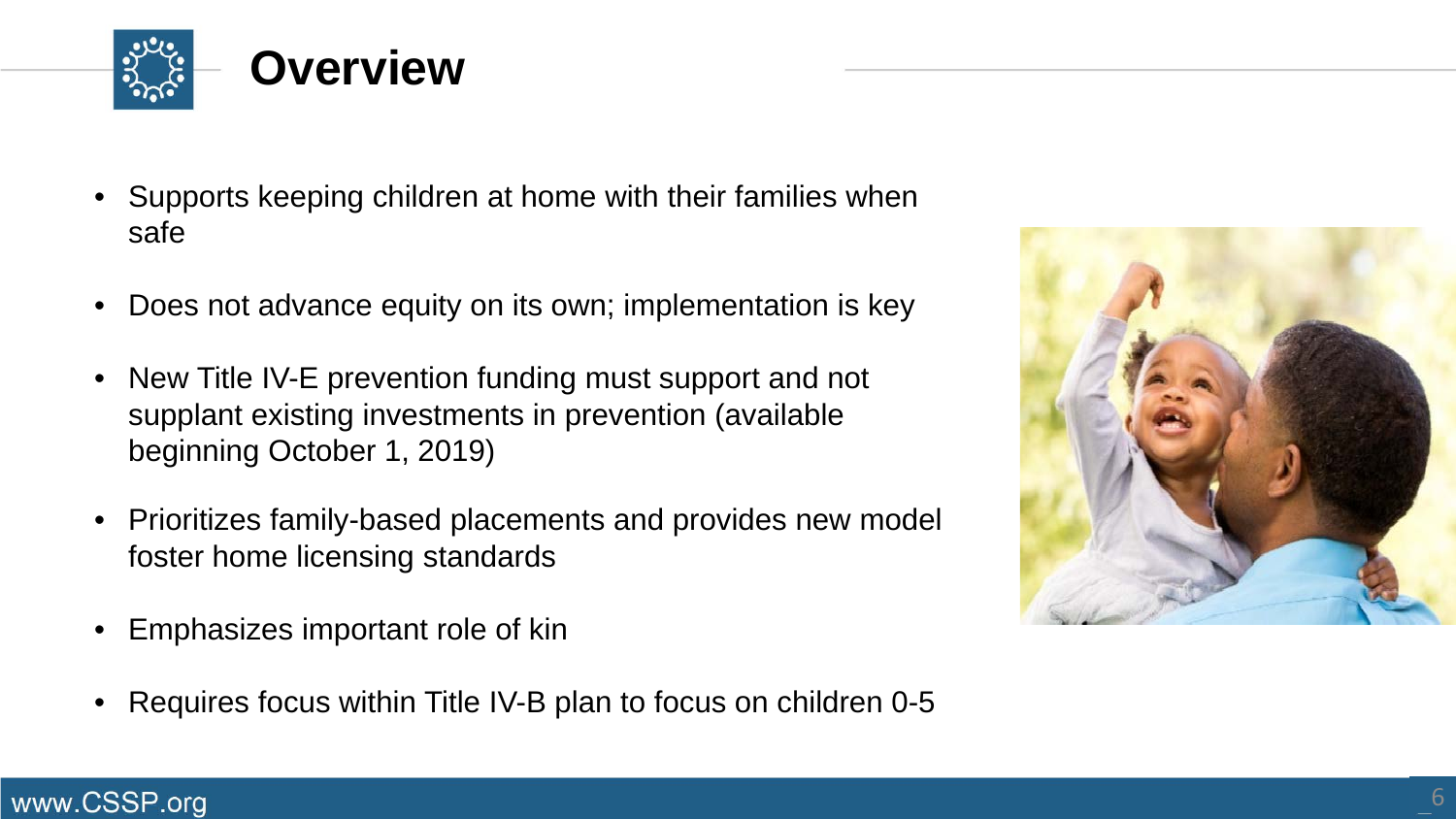

## **FFPSA: Prevention Services**

- **Eligibility:**
	- o Children who are *candidates* for foster care
	- o Parents and caregivers of children who are candidates
	- o Pregnant and parenting youth in foster care
- **Services:**
	- o Mental health, substance abuse, and in-home parent skill-based programs
	- o Delivered within Trauma-Informed organizational framework

### • **Evidence Criteria:**

- o Well-supported, supported, promising
- o Clearinghouse continuing to rate programs
- o Guidance for tribes operating IV-E systems
- **Requires states to submit a Title IV-E Prevention Plan to use dollars**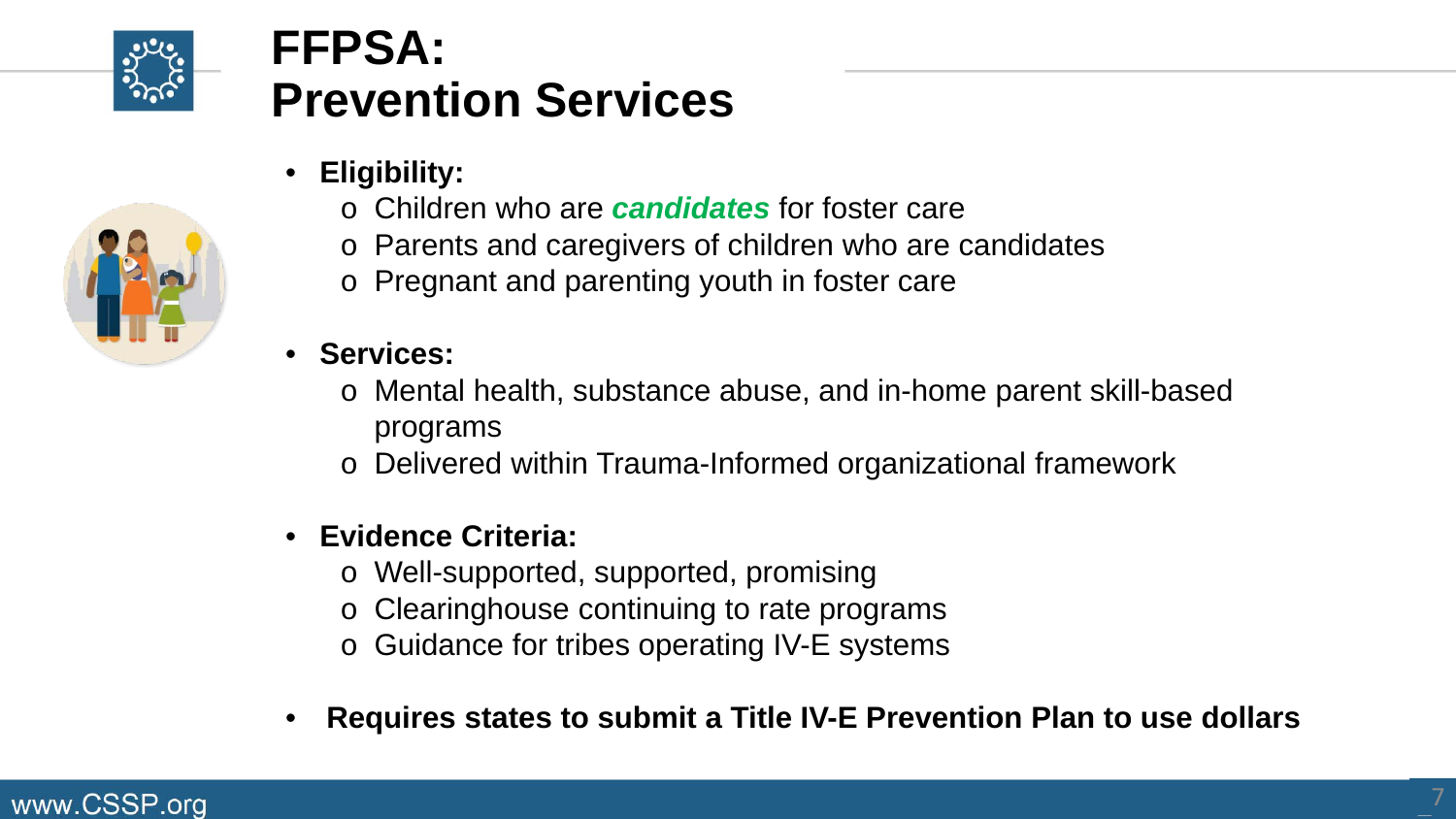

## **Developing an Array of Prevention Services**



Develop a broad range of prevention services that can meet the unique needs of families



**OHIO Analyze data and disaggregate** by race, sexual orientation, gender identity, other needs.

Consider promising approaches that have a **strong fit** for your children and families.

**Include targeted services**  for pregnant and parenting youth, post-reunification, guardianship and adoption.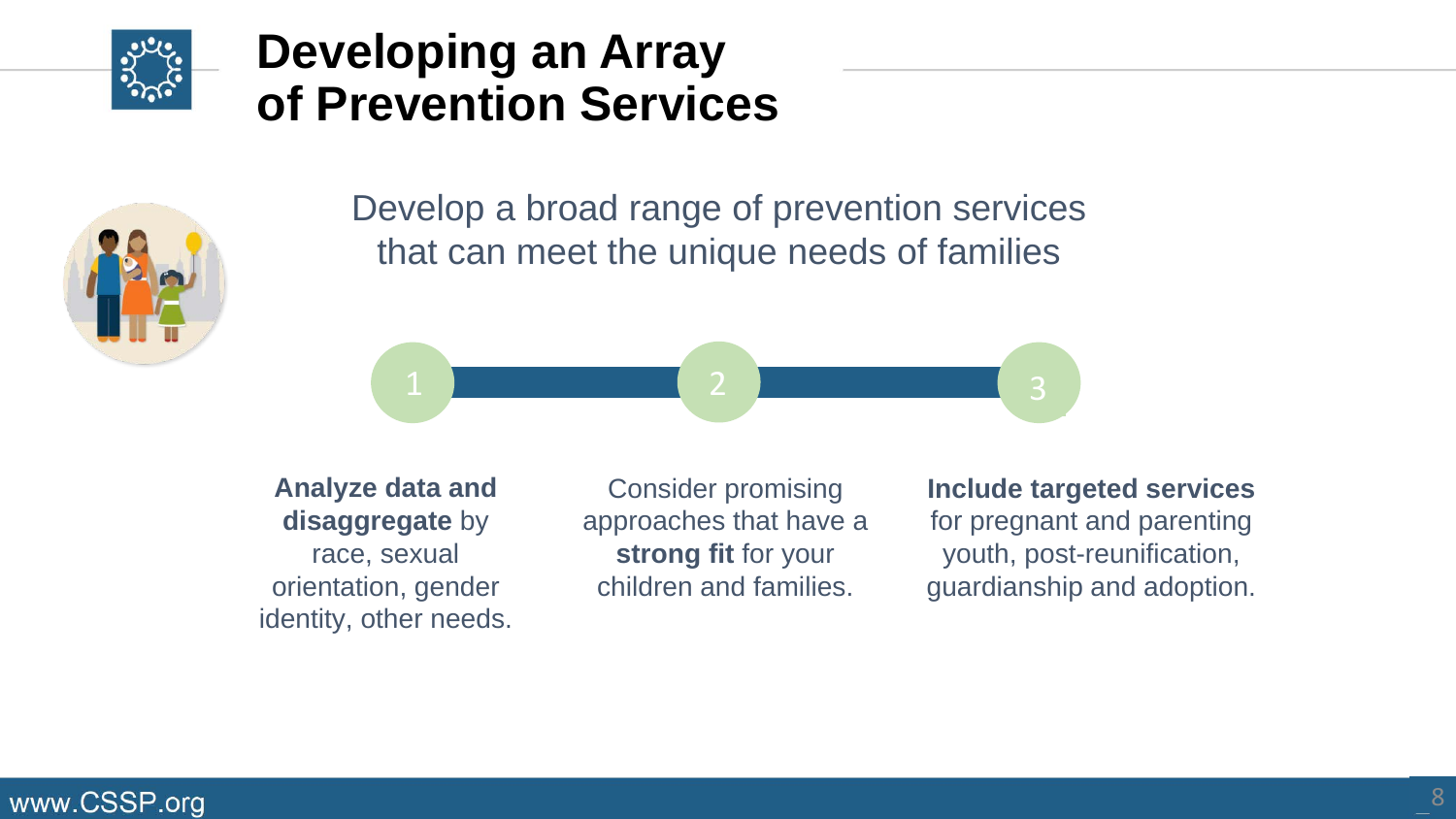

- Identified needs of parents and families currently being served through in-home cases
- Reviewed existing evidence-based programs in the community and associated outcomes
- Analyzed programs implemented through the Title IV-E Waiver Program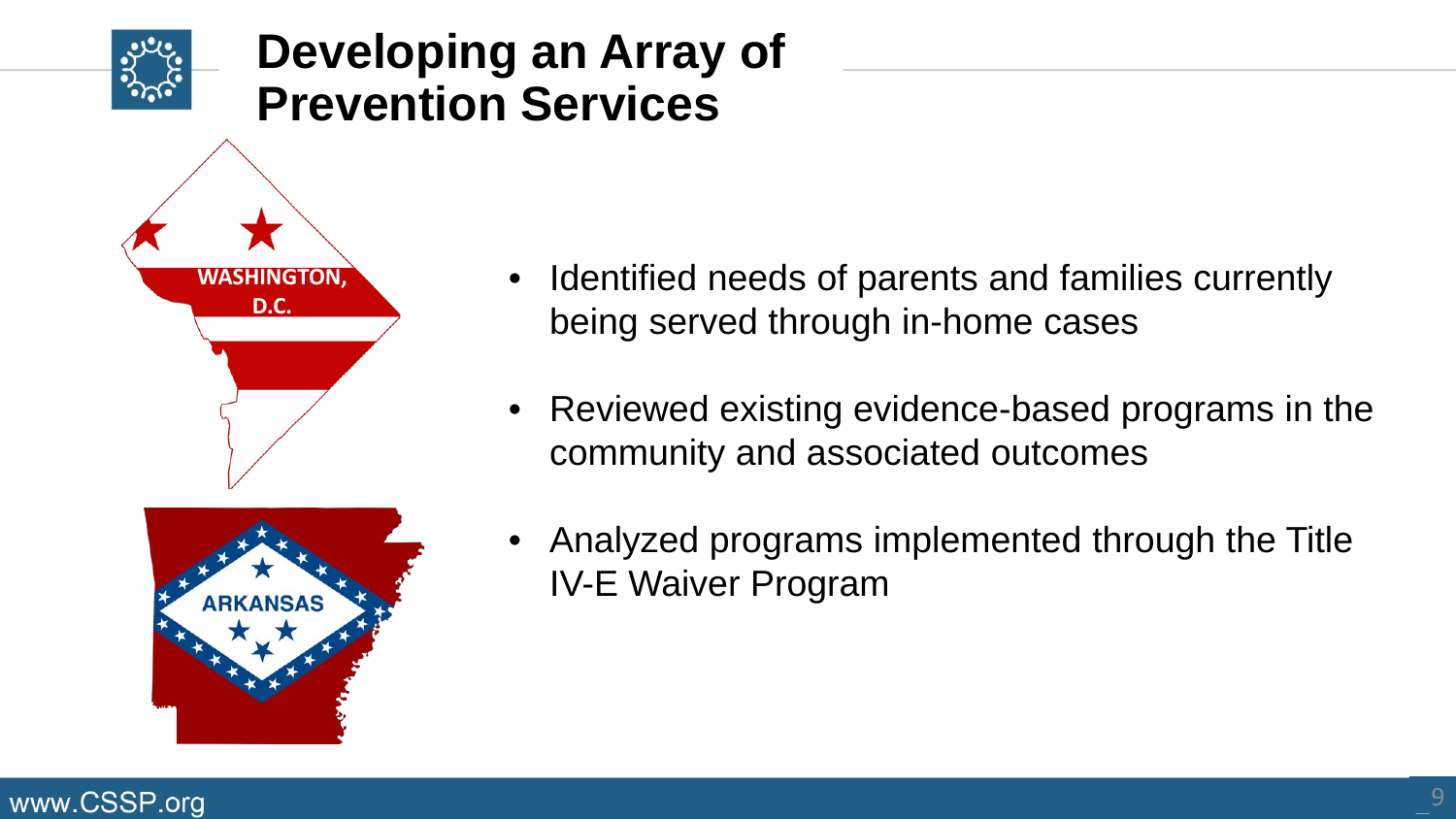

- Conducted focus groups of parents who have received or are receiving prevention services
- Conducted focus groups of direct service providers
- Created public-facing websites for transparency
- Created workgroups (and subcommittees) to engage non-child welfare employees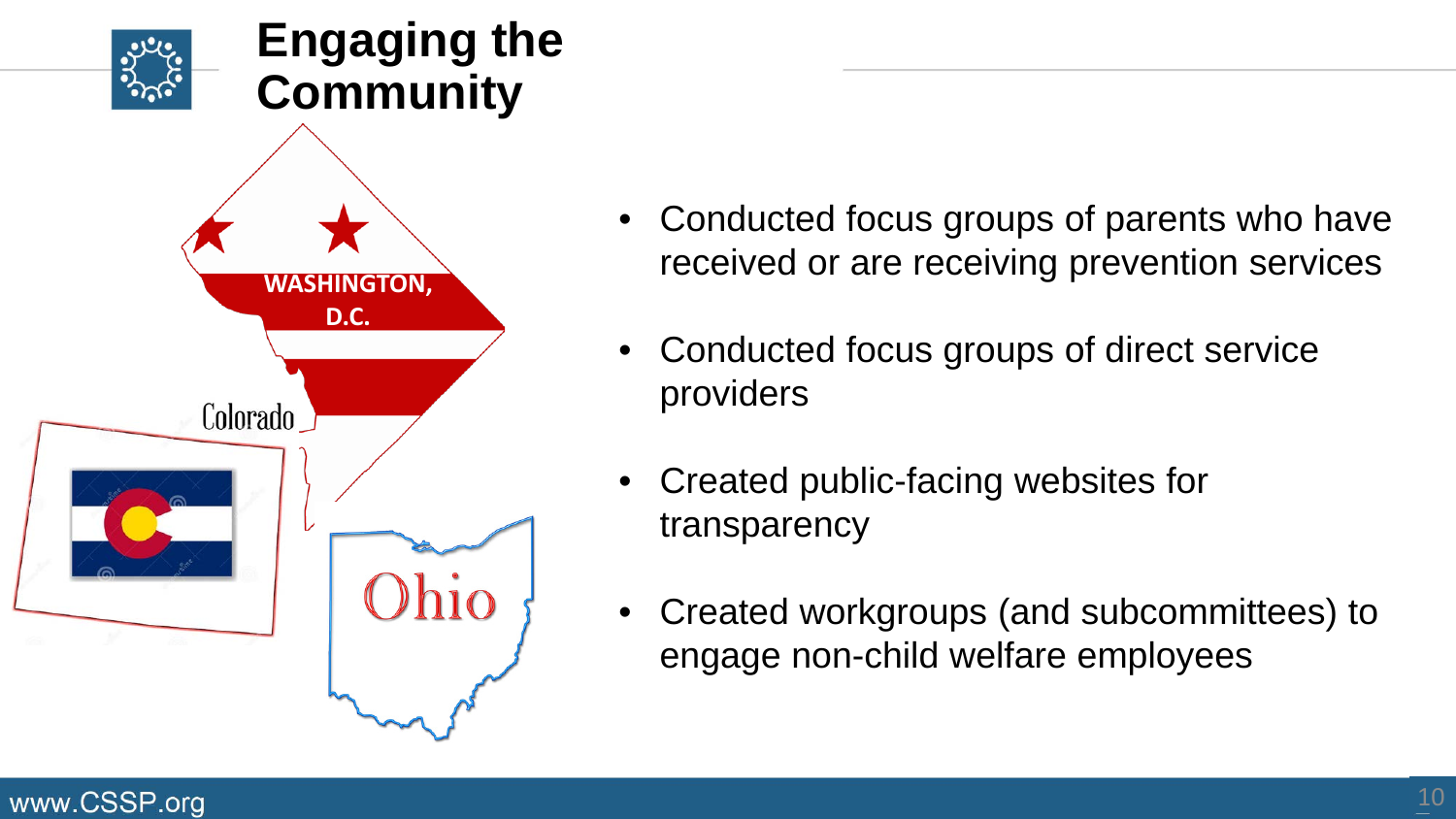



**Only a small number of evidence-based programs have been normed on children and families disproportionately involved with child welfare – and for whom the greatest disparities exist**

- Identify local interventions that work to achieve positive outcomes for children and families
- Utilize maintenance of effort dollars (MOE) to support innovation
- Identify public-private partnerships
- Invest in communities of color implementing promising and effective approaches
- Look to tribes operating Title IV-E systems
- Look to National Quality Improvement Centers
- Document adaptations and share this information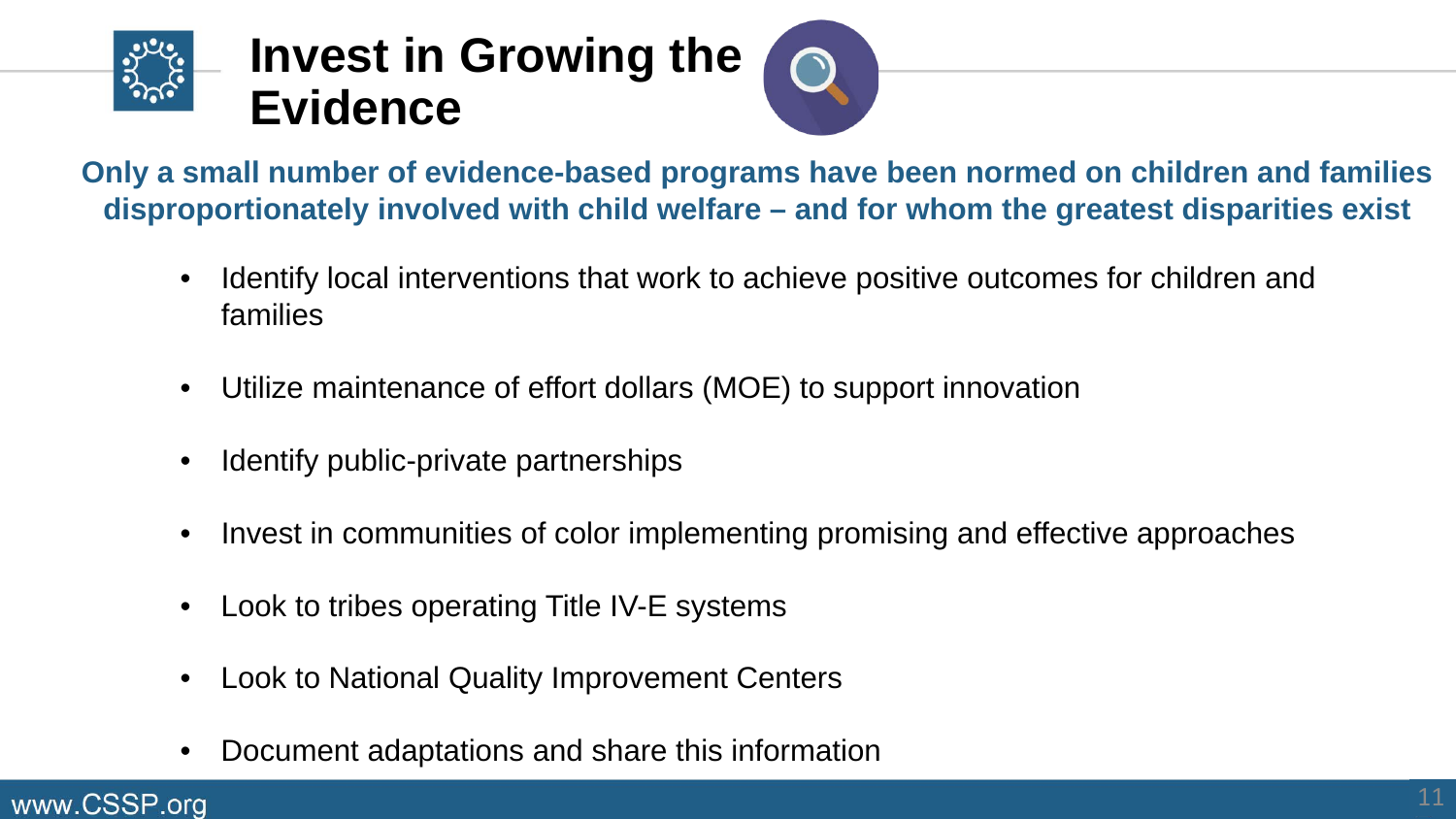

## **FFPSA: Promoting Family-Based Placements**



- **Prevention Services**
	- o Kinship Navigator Services

### • **Promoting appropriate placements:**

- o Array of placements
- o Model Licensing Standards
- o Support for kin
- o Judicial oversight

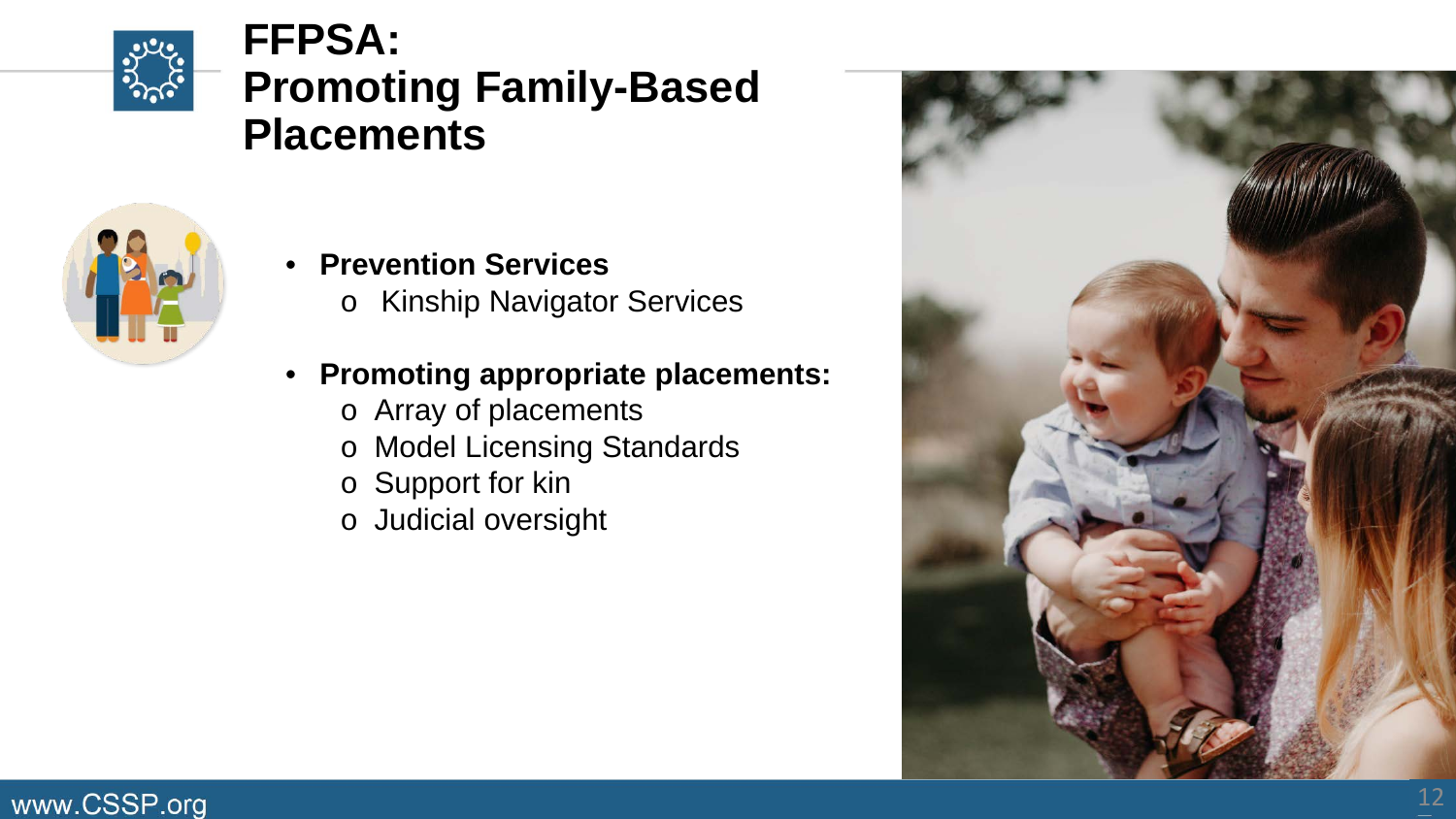

# **Title IV-B Requirements**

- Grants for programs directed at keeping families together either through prevention services or reunification activities when a child has been temporarily placed in foster care .
- Grants are intended to "promote state flexibility" in providing services to children and families that:
	- Protect and promote the welfare of all children; Prevent abuse, neglect or exploitation of
	- children;
	- Permit children to remain in their homes, or to return to those homes, whenever it is safe and appropriate;
	- Promote safety, permanency, and well -being for children in foster care or those in adoptive families; and
	- Provide training, professional development, and support to ensure a well -qualified workforce, and:



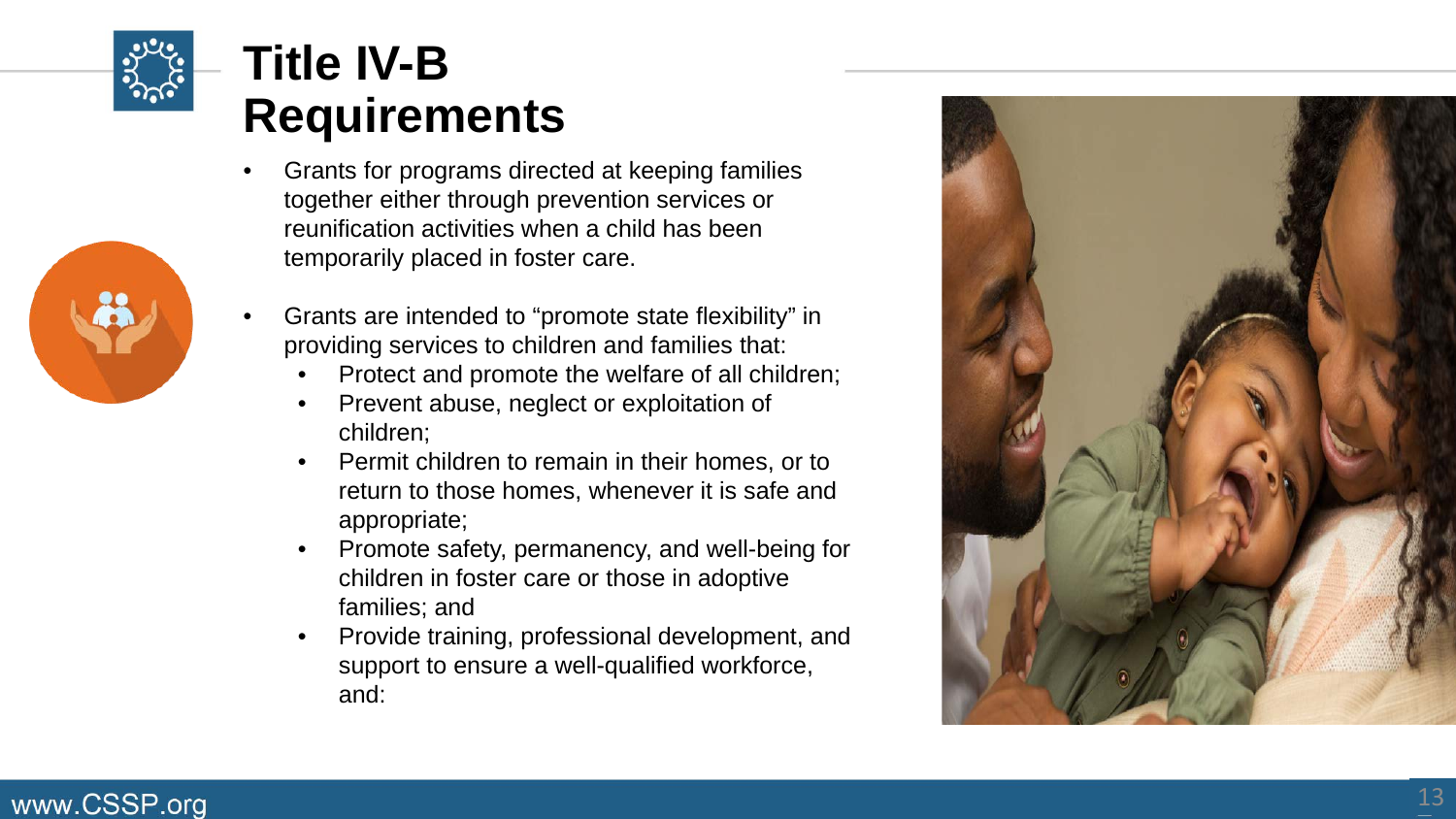

# **FFPSA: Title IV-B Requirements**



- "Describe activities to **reduce the length of time to permanency** for children under age five…"
- Describe "the activities the state undertakes to **address the developmental needs** of all vulnerable children under age five."

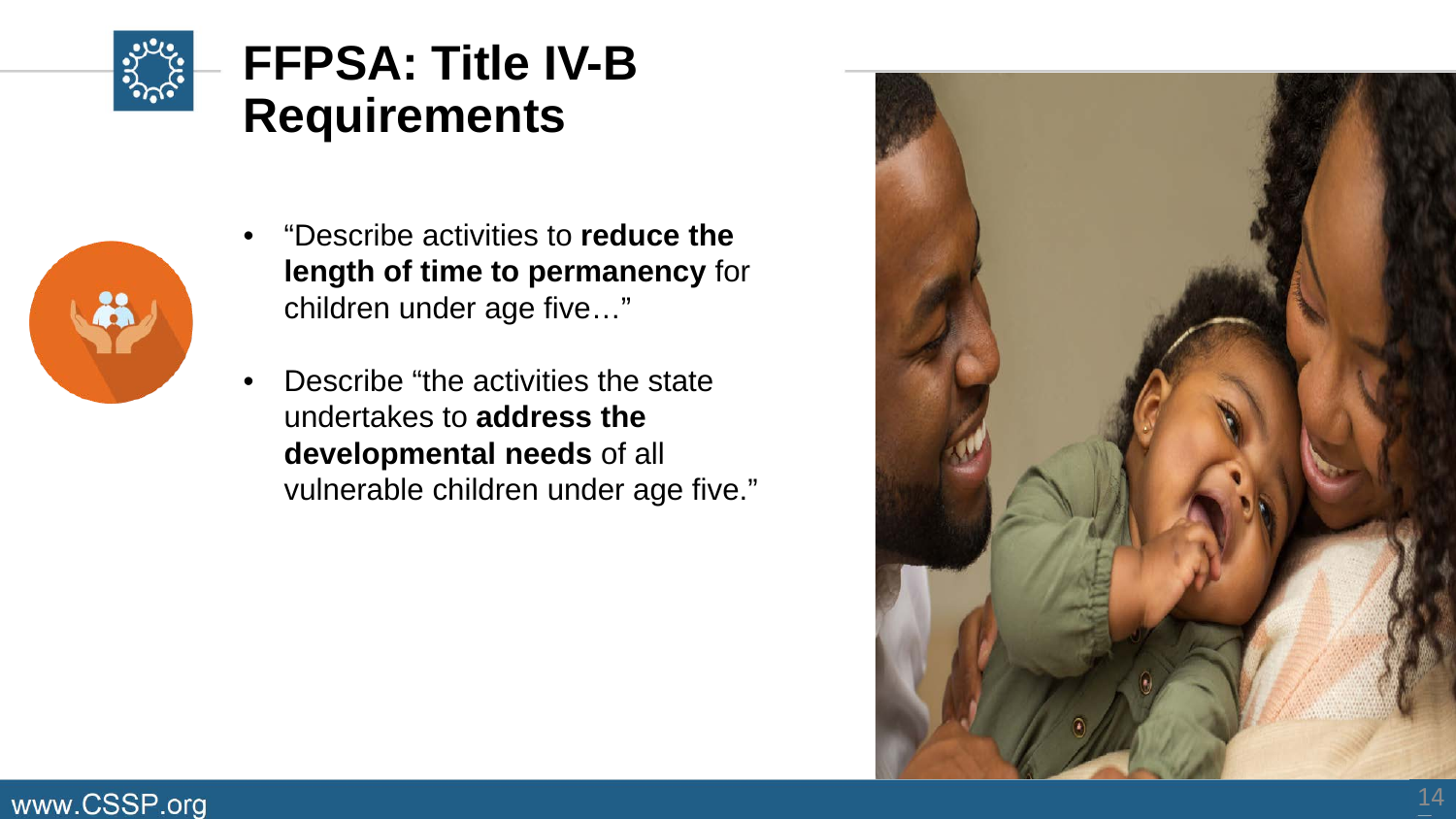



- Where else is there alignment? o Which components?
	- o Other funding streams?
- What do you see as the top three opportunities for alignment?

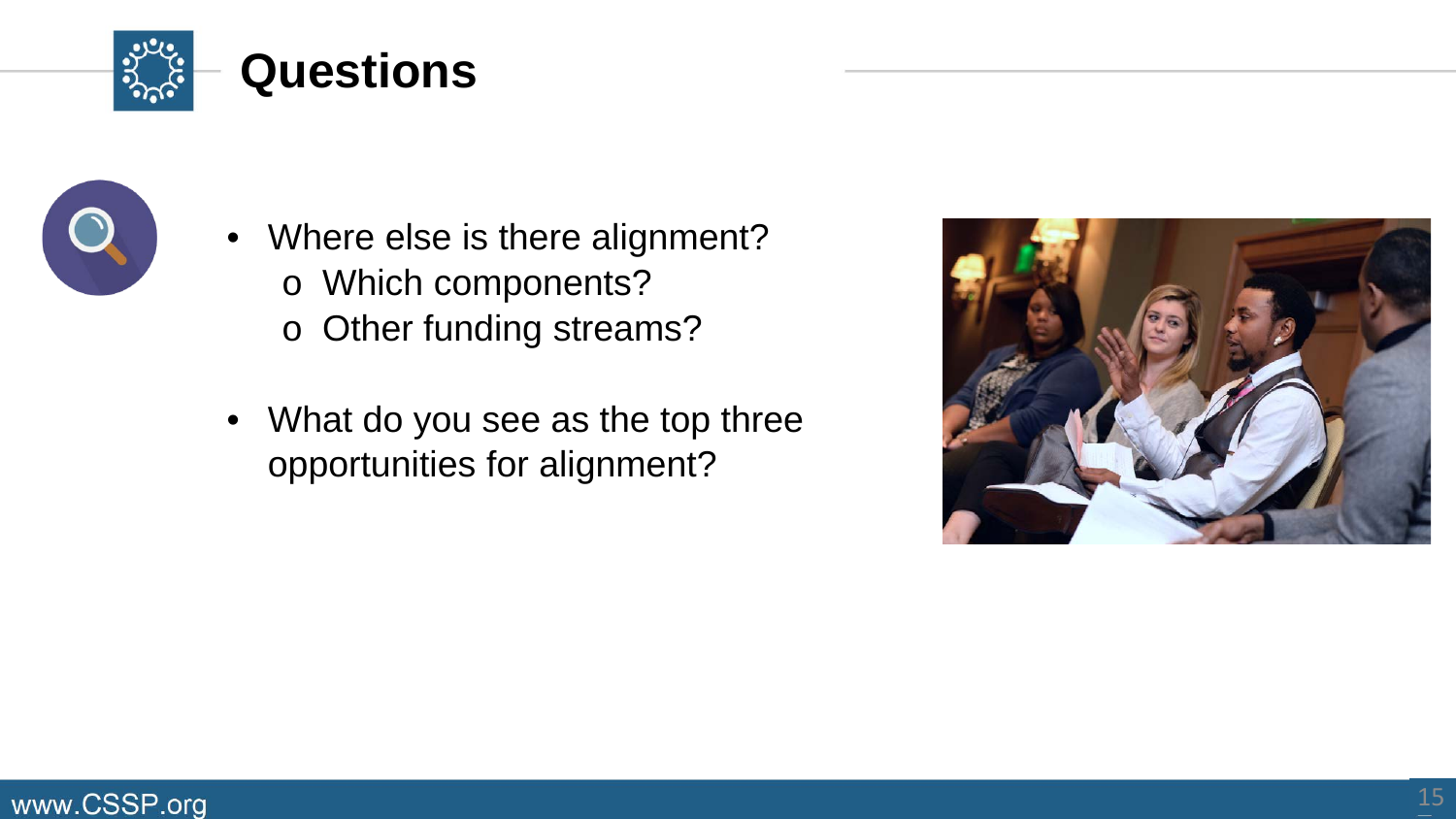

- Opportunity to better align prevention services across the continuum
- Implementation is key to system change
- No "silver bullet"; every state is different
- Cross-systems work if essential
- Braiding and bundling is necessary
- Creativity is key

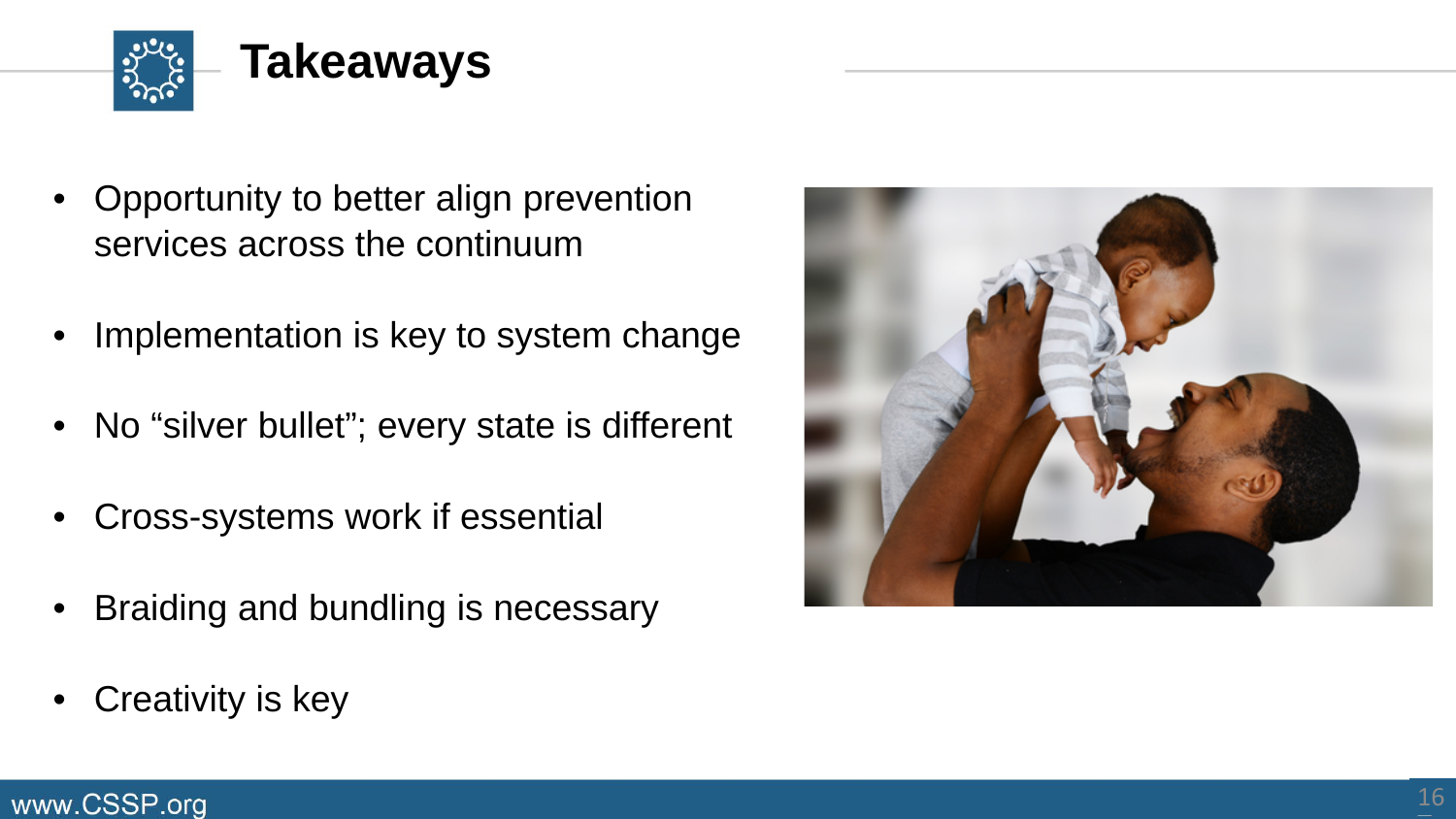

# **Actionable Next Steps**

- Engage with the child welfare system to support development and implementation of Title IV -E preventions services to support young children who are candidates for foster care and their families
- Build partnerships with the child welfare system to develop and strengthen prevention strategies throughout the continuum – including before children become known to child welfare, for children who are known to child welfare but are **not** at imminent risk for placement in foster care, and for children who are in foster care

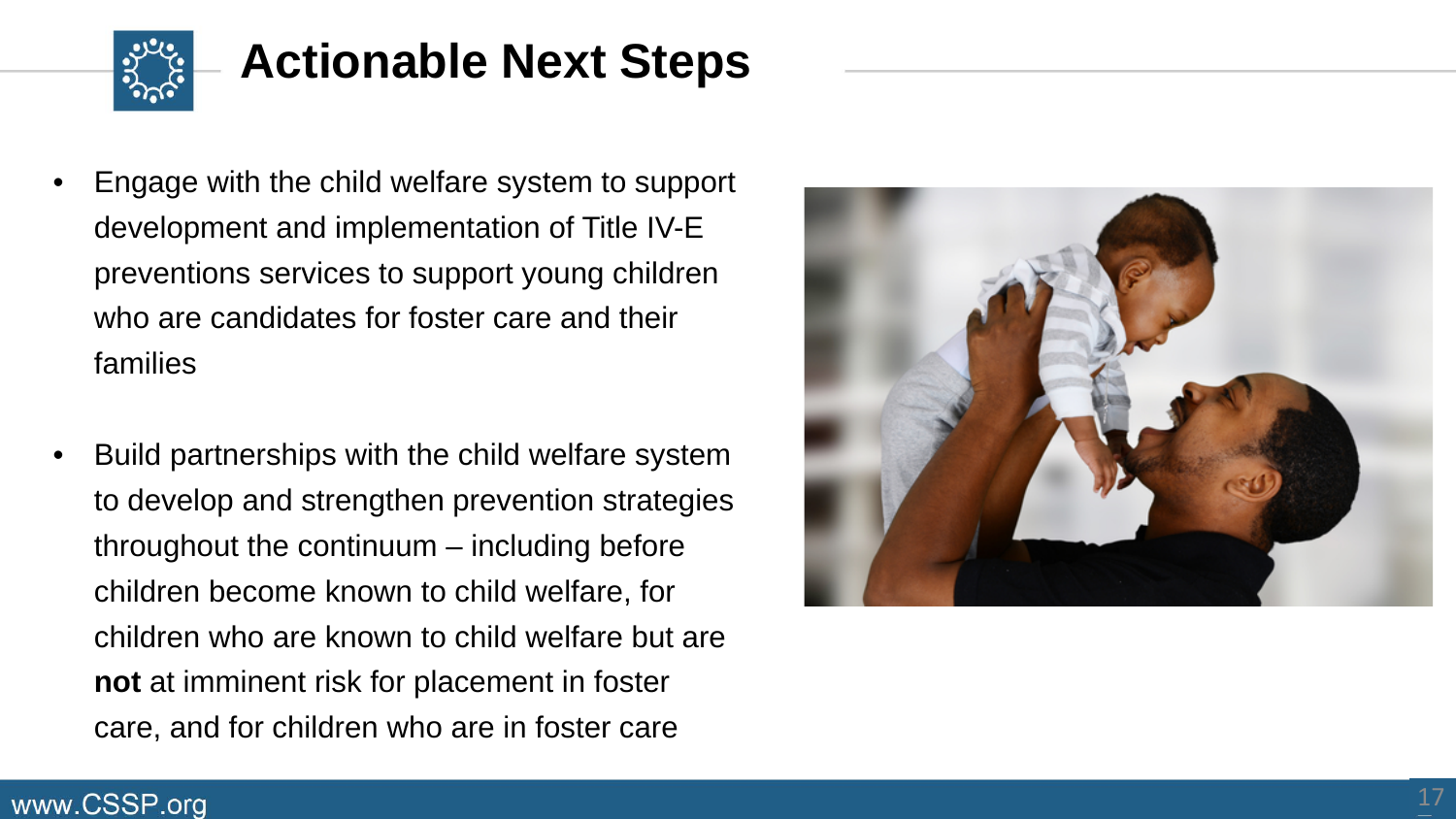

# **Resources from CSSP**

- *10 Ways to Advance Equity and Well-Being through FFPSA*:<https://cssp.org/resource/seizing-the-opportunity/>
- *Advancing Healthy Outcomes: Eights Ways to Promote the Health and Well-Being of LGBTQ+ Youth Involved with Child Welfare: <https://cssp.org/wp-content/uploads/2019/08/Policy-AdvancingHealthyOutcomes-Website.pdf>*
- *Responsibly Defining Candidacy within the Context of FFPSA: Five Principles to Consider:*  <https://cssp.org/resource/responsibly-defining-candidacy/>
- *[Supporting All Families: Financing Streams to Support Prevention Programs: https://cssp.org/wp](https://cssp.org/wp-content/uploads/2019/05/Policy-Financing-a-Comprehensive-Prevention-Continuum.pdf)content/uploads/2019/05/Policy-Financing-a-Comprehensive-Prevention-Continuum.pdf*
- *[Integrating DULCE into a State Child Welfare Prevention Continuum:](https://cssp.org/wp-content/uploads/2019/06/Policy-DULCE-and-FFPSA.pdf)* https://cssp.org/wpcontent/uploads/2019/06/Policy-DULCE-and-FFPSA.pdf
- *FFPSA: Pregnant and Parenting Youth FAQs:* <https://cssp.org/wp-content/uploads/2018/10/Family-First-FAQs.pdf>
- *Opportunities for Progress: Better Serving Families with Domestic Violence through FFPSA:*  <https://cssp.org/resource/opportunities-for-progress-domestic-violence-ffpsa/>
- *Implementing the Family First Prevention Services Act (led by Children's Defense Fund):*  [https://www.childrensdefense.org/policy/policy-priorities/child-welfare/family-first/implementing-the-family-first](https://www.childrensdefense.org/policy/policy-priorities/child-welfare/family-first/implementing-the-family-first-prevention-services-act/)prevention-services-act/